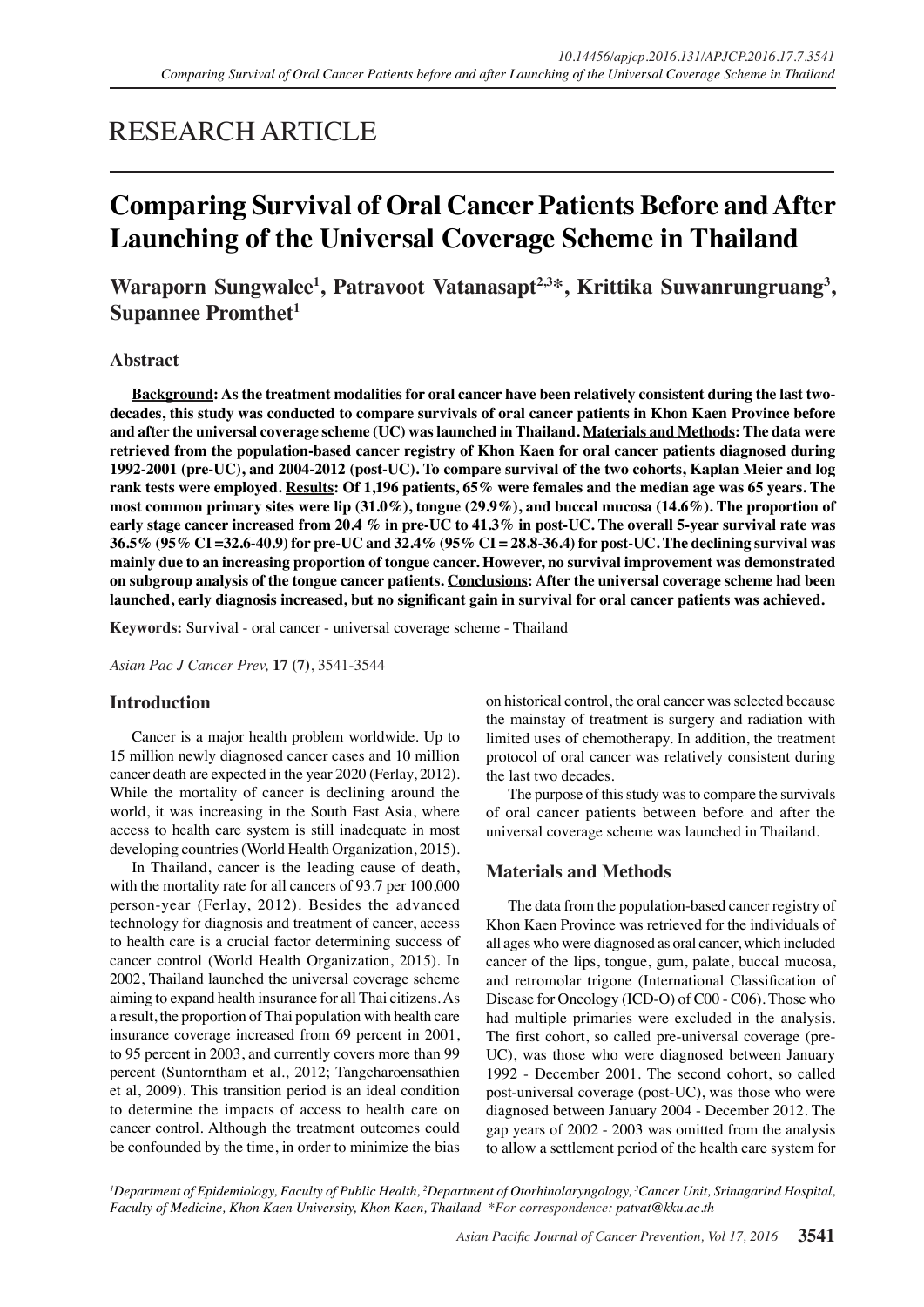the universal coverage scheme.

A process of the population-based cancer registry of Khon Kaen was carried out by active registration basis according to the standard guideline of the International Agency for Research on Cancer and the International Association of Cancer Registries (standard methods of IACR) describing elsewhere (Esteban, 1995; Vatanasapt,

| Table 1. Characteristics of the Oral Cancer Patients |
|------------------------------------------------------|
| Comparing before and after UC                        |

|                          | $Pre-UC$          |            |
|--------------------------|-------------------|------------|
| Variables                | Number (percents) | Post-UC    |
|                          | $N = 590$         |            |
| Number (percents) N=606  |                   |            |
| Female                   | 413 (70)          | 365(60.2)  |
| Age>60 years             | 393 (66.6)        | 407(67.1)  |
| Subsite                  |                   |            |
| - Lip                    | 194 (32.9)        | 177(29.2)  |
| - Tongue                 | 145(24.6)         | 213 (35.2) |
| - Buccal mucosa          | 97 (16.4)         | 78 (12.9)  |
| - Gum                    | 54 (9.2)          | 63(10.4)   |
| - Floor of mouth         | 30(5.1)           | 23(3.8)    |
| - Palate                 | 29(4.9)           | 27(4.5)    |
| - Retromolar             | 10(1.7)           | 5(0.8)     |
| - Others                 | 31(5.3)           | 20(3.3)    |
| Stages                   |                   |            |
| - Stage I                | 20(3.4)           | 95 (15.7)  |
| - Stage II               | 19(3.2)           | 81 (13.4)  |
| - Stage III              | 32(5.4)           | 89 (14.7)  |
| - Stage IV               | 120(20.3)         | 161(26.7)  |
| - Unknown                | 399 (67.6)        | 178 (29.5) |
| Basis of Diagnosis       |                   |            |
| - Histological           | 487 (82.5)        | 564 (94.4) |
| Verification             |                   |            |
| - Death certificate only | 6(1.0)            | 2(0.3)     |

**Table 2. Comparison between 1-year / 3-year and 5-year survivals between pre-UC vs. post-UC**

|                        | Pre-UC (1992-2001) |           | Post-UC (2004-2012) |               |
|------------------------|--------------------|-----------|---------------------|---------------|
|                        | $(N=590)$          |           | $(N=606)$           |               |
| $\approx$              | Survival           | 95% CI    | Survival            | 95% CI        |
|                        | (percent)          |           | (percent)           |               |
|                        | 59.2               | 55.2-63.6 | 55.7                | 51.9-59.9     |
| $\mathbf{\mathcal{R}}$ | 42.3               | 38.3-46.8 | 38.8                | $35.1 - 42.9$ |
|                        | 36.5               | 32.6-40.9 | 32.4                | 28.8-36.4     |

2011). The data from this cancer registry was also published in the cancer incidence in five continents (Forman et al., 2014)

Survival analysis was performed using Kaplan-Meier's method. The log-rank test was used for comparisons. All analysis was performed using the STATA software ver.10.

#### **Results**

A total of eligible 1,196 oral cancer cases were included in the analysis, with mean age was 65 year-old (range 9 - 97), and 65 percents were female. The most common subsites were lip (31.0%), followed by tongue (29.9%), and buccal mucosa (14.6%). About  $65\%$  were diagnosed in advanced stage. The overall survivals at 1, 3, and 5 years were 58.9 (95%CI 56.0 - 61.6), 41.5 (95%CI 38.7 - 44.3), and 35.4 (95%CI 32.6 - 38.2) respectively. The median survival time was 1.7 years (95%CI 1.36 - 1.94).

In comparison between pre-UC and post-UC, the age of the patients in both cohorts were similar, with females as a majority. However, The proportion of tongue cancer increased, becoming the most common subsite in post UC. The quality of information, i.e. cancer staging, was found to be improved although still not complete, where the proportion of unknown stage was reduced more than half, and histological verification increased more than 10 percents. By excluding unknown stage, the proportion of early stage cancer (stage I and II) increased from 20.4% to 41.3% (Table 1).

Interestingly, the overall survival of post-UC was lower than pre-UC (Table 2), but not statistically significant, with the median survival time  $= 1.31$  years (95%CI 1.09 - 1.75) and 1.7 years (95%CI 1.36-2.46), respectively (Figure 1). The overall survival was found to decline in both young and old age groups, and in all stages of cancer. The patients undergoing radiation therapy was found relatively decreasing in post UC, while surgery and chemotherapy remained unchanged (Table 3). Since the proportion of the tongue cancer increased on the post-UC, we further analyzed to compare survivals of the tongue cancer between pre-UC and post-UC, and found no significant change (data not shown).

|  |  | Table 3. 5-vear Survival of Oral Cancers in Pre-UC vs. Post-UC bv Various Factors |
|--|--|-----------------------------------------------------------------------------------|
|  |  |                                                                                   |

|                 |        | Pre-UC                                        |        | Post-UC                                      |  |
|-----------------|--------|-----------------------------------------------|--------|----------------------------------------------|--|
| Factor          | number | 5-year Survival<br>$(\text{percent}(95\%CI))$ | number | 5-year Survival<br>$(\text{percent}(95\%CI)$ |  |
| Age             |        |                                               |        |                                              |  |
| $< 60$ years    | 195    | 38.8(32.2-46.7)                               | 197    | $31.8(25.8-39.3)$                            |  |
| $\geq 60$ years | 389    | $34.9(30.2 - 40.4)$                           | 407    | $32.7(28.4-37.7)$                            |  |
| Stage           |        |                                               |        |                                              |  |
| T               | 20     | 73.7(56.3-96.4)                               | 95     | $64.9(55.7 - 75.7)$                          |  |
| $\mathbf{I}$    | 19     | $50.2(30.8 - 81.8)$                           | 81     | $43.2(33.0-56.5)$                            |  |
| III             | 32     | $46.4(31.2-69.1)$                             | 89     | $24.2(16.7-35.2)$                            |  |
| IV              | 120    | $12.6(07.6 - 20.8)$                           | 161    | $13.0(08.7-19.4)$                            |  |
| unknown         | 393    | 39.7(34.9-45.3)                               | 178    | $31.3(25.0 - 39.1)$                          |  |
| Treatment       |        |                                               |        |                                              |  |
| Surgery         | 227    | $44.9(38.7-52.3)$                             | 265    | $46.0(40.2 - 52.5)$                          |  |
| Radiation       | 210    | $33.6(27.5 - 41.0)$                           | 188    | 29.8(23.8-37.2)                              |  |
| Chemotherapy    | 18     | $25.0(10.6-58.4)$                             | 59     | $26.2(16.9-40.6)$                            |  |

**3542** *Asian Pacific Journal of Cancer Prevention, Vol 17, 2016*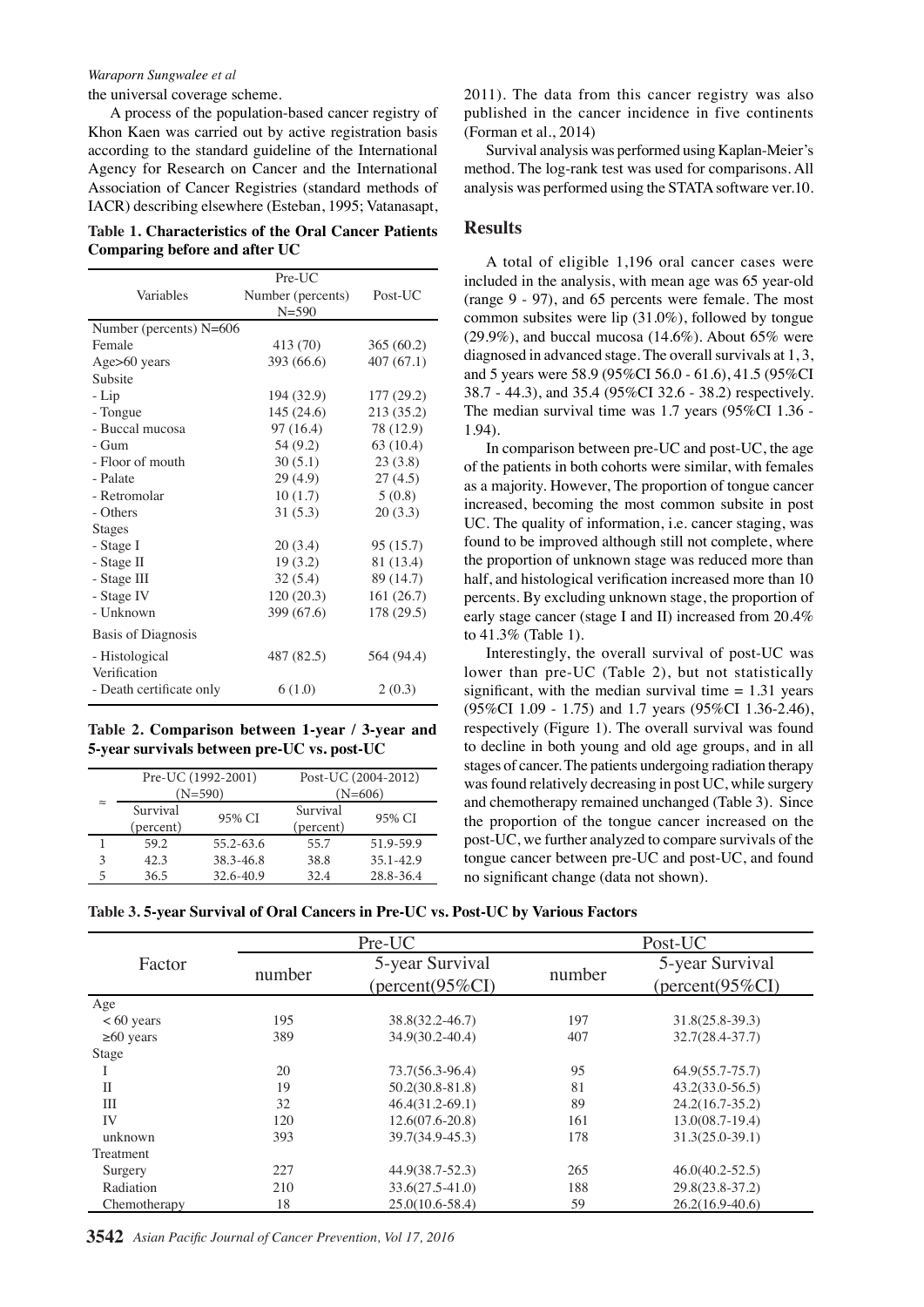

**Figure 1. Overall Survival of Oral Cancer Patients Comparing before (1992-2001) and after (2004-2012) the Universal Coverage Scheme Launched**

#### **Discussion**

Right to health is a fundamental part of the human right. The WHO Constitution enshrines "…the highest attainable standard of health as a fundamental right of every human being". Accessibility and universality are among the principles and standards to achieve the right to health (World Health Organization, 2015). According to the Thailand health reform in the year 2000, the universal coverage scheme was launched aiming to provide the health care insurance for all Thais. In 2010, about 97% of the Thai population of 64 million had health care coverage by either the Civil Servant Medical Benefit Scheme, the Social Security Scheme, or the National Health Security Office (Universal Coverage Scheme) (Wibulpolprasert, 2012). With better access to the health care system, the improved outcomes of diseases control are expected. The longitudinal analysis of the data from the World Bank and WHO between 1990-2010 in 75 countries showed increasing unemployment was strongly associated with an increase in all-cancer mortality, mostly occurred in the countries without universal health coverage (Maruthappu, 2016). Moreover, the National Cancer Database of the United States showed dramatically improvement in survivals for patients with oral cancer, which mainly due to increasing early diagnosis, and increased use of chemoradiation in advanced stage (Schwam and Judson, 2016).

Our study showed improvement in early diagnosis of oral cancer, as shown double increase in proportion of early stage cancers in the post-UC period. This is truly the impact of the universal coverage scheme that enhanced access to the health care system to obtain early diagnosis although the proportion of early cancer stages is still considerably lower than that in developed countries where the majority are diagnosed in early stages (Joseph, 2015; Gatta, 2015; Schwam and Judson, 2016). However, this study could not demonstrate an improvement in survivals of oral cancer after the universal coverage scheme launched. Moreover, most overall survival comparisons were found to be decreased, albeit not statistically significant, in the post-UC cohort in both young and old age groups, and all stages of cancer, especially for those undergoing radiation therapy. This worsening survival was partly due to the change in subsite distribution of oral cancers. While the proportion of lip cancer, with better survival, decreased;

the tongue cancer, with worse survival, increased. The further analysis, nevertheless, showed no improvement in survivals of the tongue cancer cohort after the launch of the universal coverage scheme. The most likely explanation is shorten of treatment facilities and man power, especially in provincial areas. For instance, the number of radiation oncologists in Thailand was 59 in 2007, which means one per more than a million population (Thai Association of Radiation Oncology, 2015). Moreover, the number of head and neck surgeons, or otolaryngologists who operated on head and neck cancer were limited to university hospitals, and some but not all tertiary hospitals and cancer centers. While the demand dramatically increased, but the supply limited. This lead to a longer waiting time.

However, the attempt had been made to produce more specialists in the field to sufficiently serve the nationwide population, as in 2015, the number of radiation oncologists triple up to 172 (Thai Association of Radiation Oncology, 2015). Besides insufficient human resources, the disparity still exists between the types of insurance as the previous study showed the treatment outcomes in the patients under the Universal Coverage Scheme was inferior to those under the Civil Servant Medical Benefit Scheme for diffuse large B-cell lymphoma and colorectal carcinoma (Intragumtornchai, 2013; Sermsri, 2014). In addition, although with high coverage rate of the health care insurance in Thailand, it is likely that the access to the health care system can possibly be limited by transportation, referral system, as well as the willingness or awareness of the patients to visit the hospital.

This study is the first one specifically determine the impacts of the universal coverage scheme of the health care system of Thailand on survivals of cancer patients. It was conducted on the population-based cancer registry with consistent standardized data collection methods, and no major change in clinical practice for the treatment of oral cancers during the study period. This would minimize the factors confounding the outcomes with the effects of time. However, with at the population level, the potential missing information, i.e. stage of cancer, is still likely. Further improvement of the quality of the database at population level is required. The well established networking among health care units from universal coverage scheme would facilitate to achieve this expectation.

In conclusion, after the universal coverage scheme was launched, we found increasing early stage of cancer at diagnosis but not improving survivals of the patients with oral cancer. Further development is still needed to enhance a timely visit and referral of cancer patients to the health care service. Moreover, a well human resource management is required to provide a sufficient health care with quality to the population.

#### **Acknowledgements**

The author would like to thank all officers in the Cancer Unit of Srinagarind Hospital, Faculty of Medicine, Khon Kaen University for assisting in data retrieving and follow up for the study. The authors state no conflict of interest.